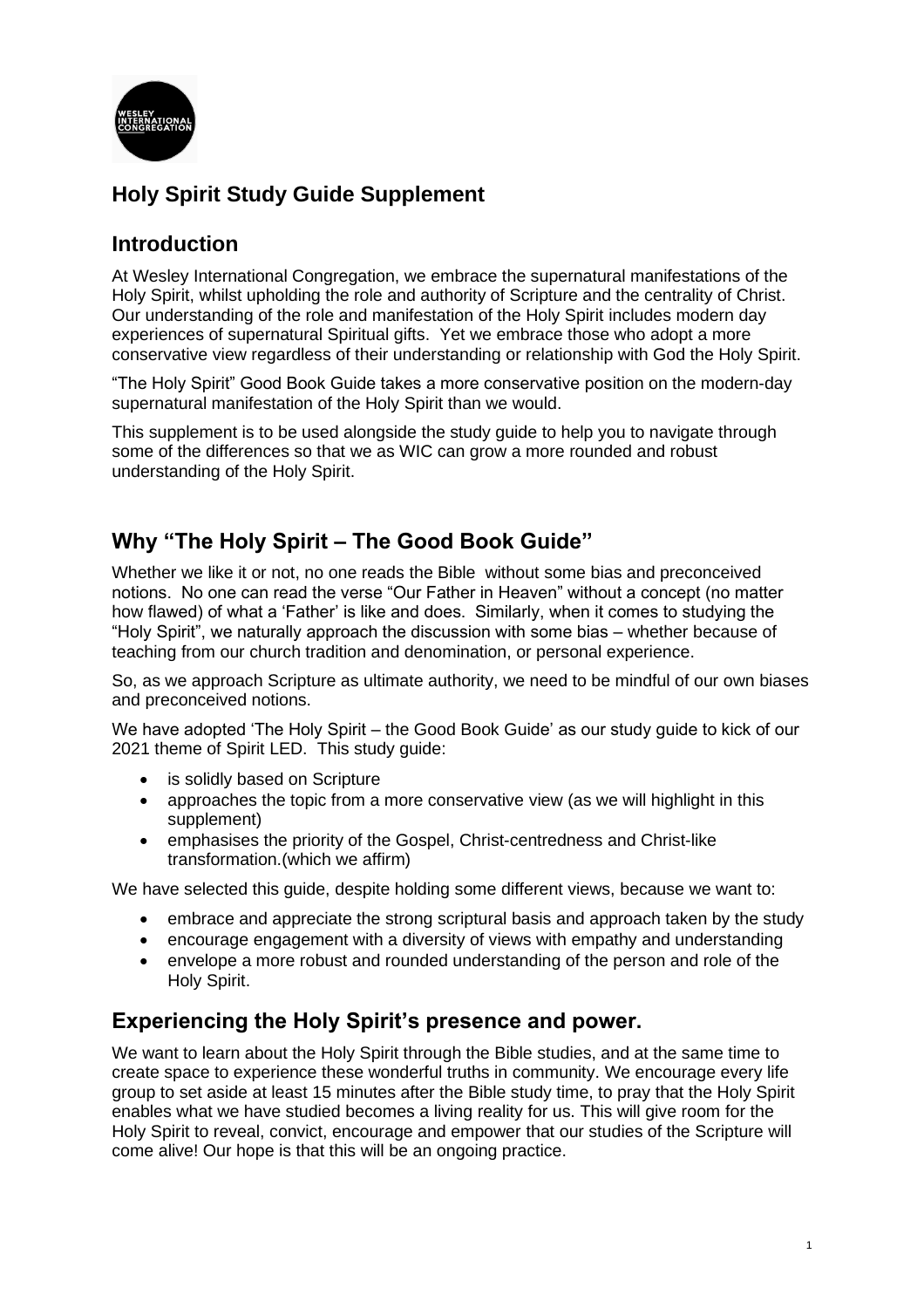

# **Supplement to Individual Studies**

### **Study 1: The Spirit and the Bible**

This first study explores the relationship between the Spirit and the Bible emphasising the authority of Scripture and the Spirit's role in helping us to interpret and apply Scripture. In addition, we at WIC believe that the revelation of God is not only limited to the Scriptures, with Scripture being the ultimate authority.

## **Study 2: The Spirit and the OT**

This study explores the differences between how the Holy Spirit operates in the Old Testament compared to the New Testament. Whilst there are some fundamental differences, we at WIC do not want to limit the way the Holy Spirit can relate to us in a way that excludes Old Testament experiences.

### **Studies 3: Baptised with the Spirit**

This study explores what it means to be baptised by the Spirit. In some circles, baptism in the Spirit is interpreted as a "second blessing' which is separate to becoming a Christian. What creates confusion is when the term baptism is used to describe "being filled" with the Spirit. To prevent this confusion, at WIC we prefer to avoid using the phrase: "baptised in the Spirit" to describe an experience or encounter with the Holy Spirit, and instead focus on "being filled" with the Spirit. This will be addressed in study 5 and 5b.

### **Study 4: The Gift of the Spirit**

This study explores how the Spirit of God is a Gift given to us at conversion who indwells all believers. At WIC we believe the Spirit indwells every Christian regardless of their supernatural experience

# **Study 5A: Led by the Spirit**

This study explores being led by the Spirit as being empowered to live the Christian life particularly in the area of personal holiness. We agree with the Study Guide, that when looking at the phrase in its context with Rom 8:12-17, Gal 5:16-26; Paul is focusing on the Spirit's sanctifying work in the life of the believer, leading them towards holiness and Christlikeness through the struggles against sin and hardships. This is why our 'Spirit LED' theme (and theme verses Rom 8:12-17, Gal 5:16-26) focusses on our relationship with the Holy Spirit; and fruits of the Spirit in the first two trimesters; and is how it ties in with our broader WIC vision of 'transformed lives transforming cities'.

However, we also believe that the Holy Spirit desires to guide us in our personal circumstances because God is intimately involved and concerned with our whole lives.

We believe that decisions regarding personal circumstances are influenced by, or related to our growth in spiritual maturity, character, holiness and Christ-likeness. Being 'led by the Spirit' is required for all areas of life, not just overtly 'spiritual', 'religious' or 'moral' aspects of life (e.g., career/job and decisions regarding finances and relationships), even as Christ needs to be Lord of all.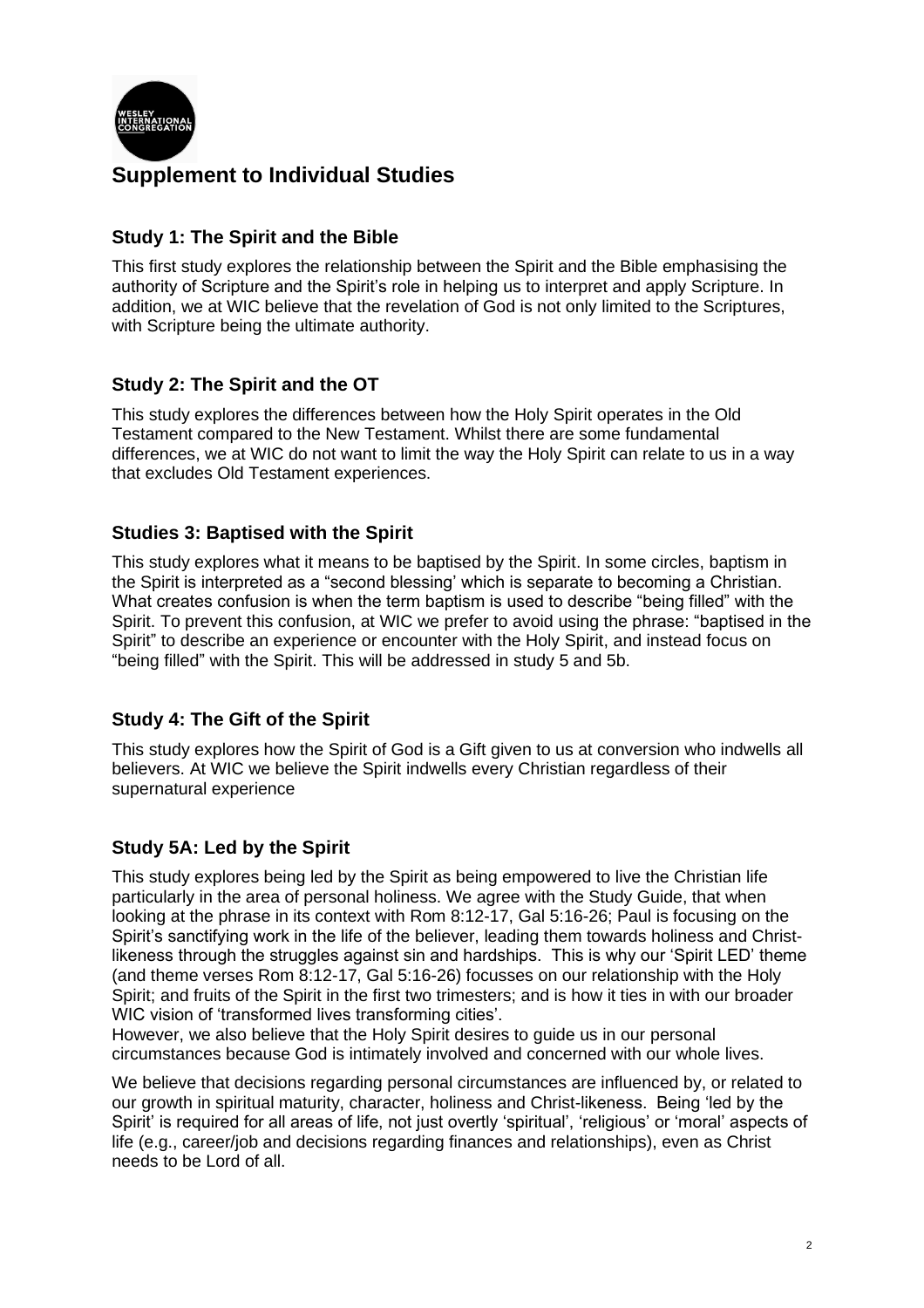

"Study 5B – Led by the Spirit" seeks to broaden our understanding of what it means to be 'led by the Spirit', by looking at the case study of the Jerusalem Council (Acts 15)

### **Led by the Spirit (5B – Supplementary Study)**

#### **Talk About**

Choose one of the following to share about:

- a 'good decision' you've made in the past, and the process you took to make it
- a 'bad decision' you've made in the past, and the process you took to make it
- a decision you made in the past, following the 'good decision-making process' that turned out to be a 'bad decision'.

#### **Investigate**

Last session, the booklet focussed on 'led by the Spirit' as a 'technical phrase', as used in Rom 8:12-17 and Galatians 5:16-26.

This session, we look at the broader *concept* on how God 'leads', directs or guides his people; which is less restrictive than the 'general way of leading towards holiness and Christ-likeness'.

Led by the Spirit extends to an attitude and posture of actively seeking and cooperating with the Holy Spirit's guidance in our personal lives and circumstances.

Read Acts 15:1-5

- 1. How would you describe the challenge the church was facing?
- 2. What steps do 'Paul & Barnabas' take to discern the right way forwards?

Read Acts 15:6-21

- 3. What steps do the 'council' take to discern the right way forwards?
- 4. How do the following individuals uniquely contribute to the discussion?
	- a. Peter (v7-11)
	- b. Paul & Barnabas (v12)
	- c. James (v13-21)

Read Acts 15:22-29

- 5. What is the final step in resolving the issue and who was involved (v22-23)?
- 6. Notice that in v28, the decision made "seemed good to the Holy Spirit and to us" to describe their process of discernment (v6-20). What does this reveal about the different elements the Holy Spirit used to guide the early church?

#### **Apply**

7. Which of the different elements of being guided by the Spirit do you: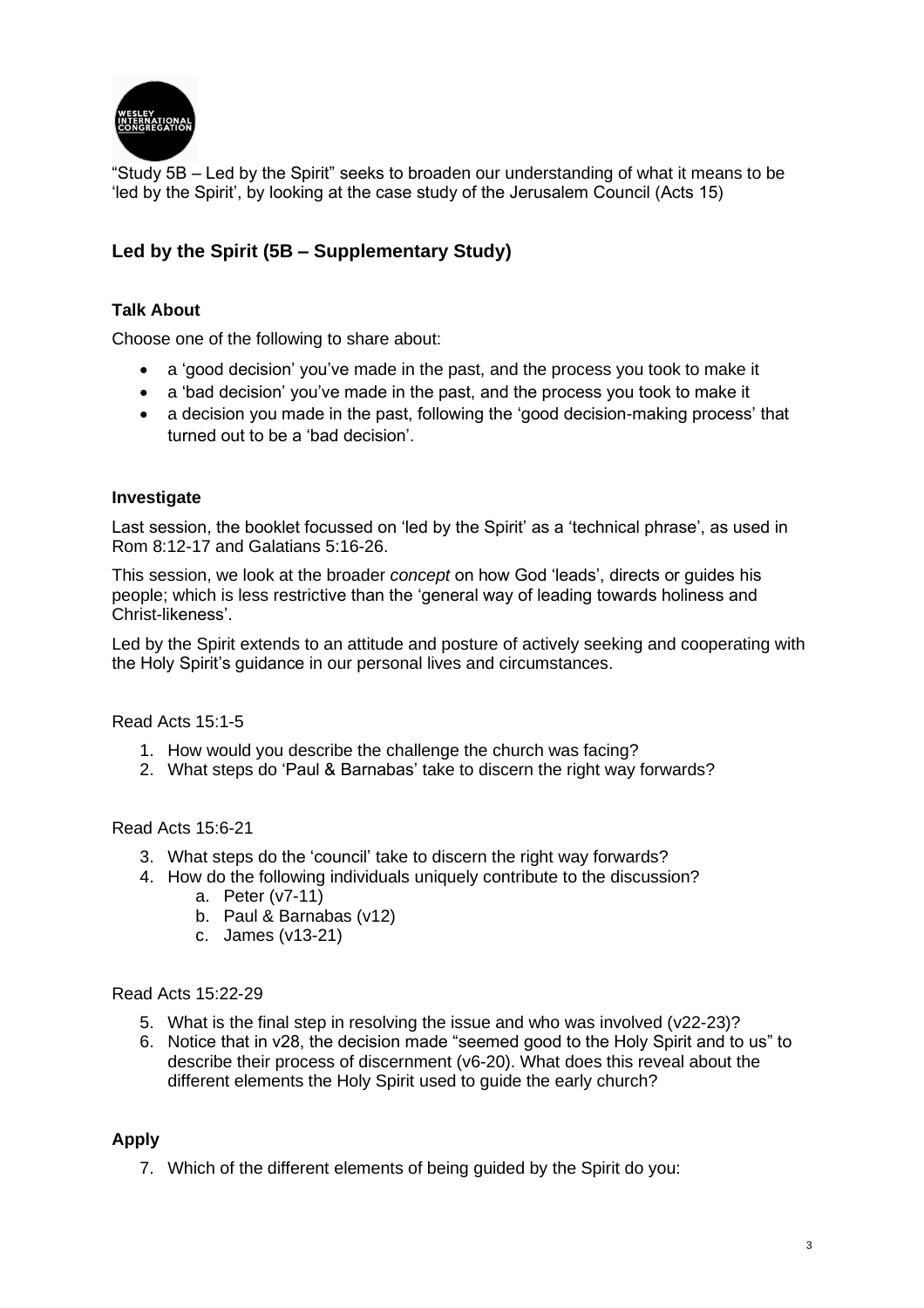

- a. Naturally depend on?
- b. Tend to neglect or overlook?
- 8. Identify an area of your life to actively seek more of God's guidance. How might you pursue the guidance of the Holy Spirit in a more comprehensive way?

#### **Prayer**

- Pray for one another for an increased sensitivity to the Holy Spirit and the many different channels through which He is guiding.
- Pray for a growing culture of dependence on and discerning of the leading of the Spirit in our church.

### **Study 6: Filled with the Spirit**

This study explores what it means to be 'filled with Spirit', acknowledging that Paul (in Ephesians) and Luke (in Acts) use the phrase slightly differently. For Paul, the phrase is an action that can be commanded ['Be Filled with the Spirit' (Eph 5:15-22)]that involves surrendering to the influence and control of the Holy Spirit that leads in a dramatic change of behaviour in relation to God and others. For Luke, the phrase describes an experience of being empowered for ministry.

We believe that although the phrase is used differently by the two Biblical authors, the concepts are also related; much like 'to love' (action commanded) and 'in love' (experience felt) are distinct but related concepts.

The study asserts that Luke's use of the phrase is to (exclusively) empower the Christian to carry out the task of preaching and witnessing. Focussing only on the 'purpose' of being 'filled by the Spirit, sometimes overlooking the more obvious description and intention of the passages, possibly skewing our understanding of the phrase.

To draw out the broader implications and experiences of 'being filled' with the Spirit, we suggest an additional column for the table of bible references in (Q11) to gain a more wholistic appreciation of what it means to be 'filled with the Spirit':

|             | Who is filled with the<br>Spirit? | For what purpose? | How is the experience described & what is<br>the impact of being 'filled with the Spirit' |
|-------------|-----------------------------------|-------------------|-------------------------------------------------------------------------------------------|
| Luke 1 v 15 |                                   |                   | (cf. v44)                                                                                 |
| Luke 1 v 41 |                                   |                   |                                                                                           |
| Luke 1 v 67 |                                   |                   |                                                                                           |
| Acts 2 v 4  |                                   |                   |                                                                                           |
| Acts 4 v 8  |                                   |                   |                                                                                           |
| Acts 4 v 31 |                                   |                   |                                                                                           |
| Acts 9 v 17 |                                   |                   |                                                                                           |